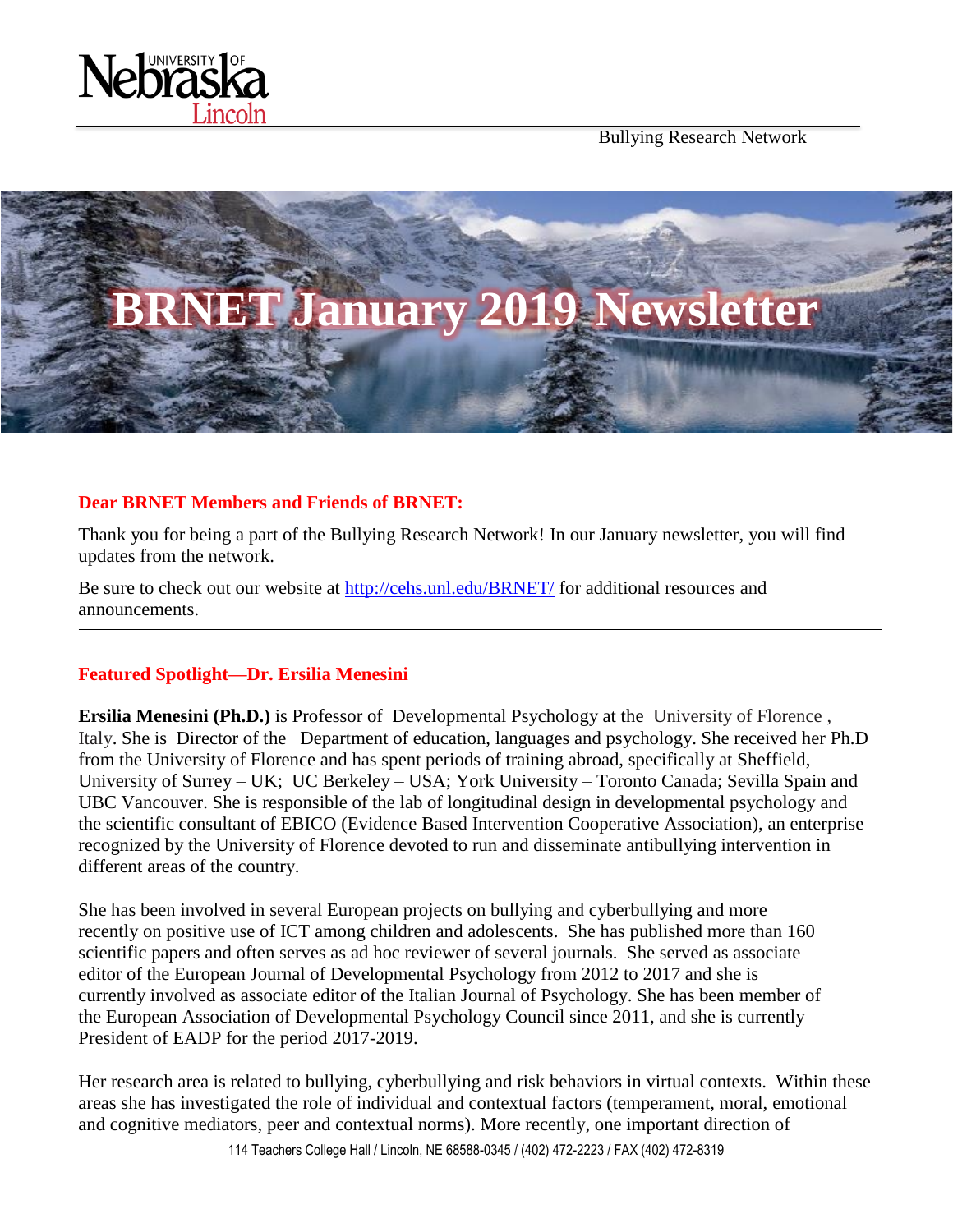investigation has been related to translational research in the area of bullying, designing and evaluating school interventions against bullying and cyberbullying in collaboration with policy makers and an international network of scholars.

She was responsible of the adaptation of KiVa program to Italian schools, developed and validated the Italian antibullying program Notrap! and currently coordinating a large scale e-learning training on antibullying prevention strategies for Italian teachers [\(https://www.piattaformaelisa.it/cos-e-elisa/\)](https://www.piattaformaelisa.it/cos-e-elisa/). Internationally she has collaborated with several scholars in the area of bullying and antibullying interventions such as Christina Salmivalli from Finland, Peter K. Smith from UK, Christiane Spiel from Austria, Deborah Pepler, Shelley Hymel and Tina Malti from Canada.

# Selected Recent Publications:

Nocentini A. & Menesini E. (2016). KiVa Anti-Bullying Program in Italy: Evidence of Effectiveness in a Randomized Control Trial. Prevention science, 1-12.

Menesini , E. , & Salmivalli , C. (2017). Bullying in schools: the state of knowledge and effective interventions. Psychology, Health & Medicine, 22 (1), 240–253.

Campaert K. , Nocentini A., & Menesini E. (2017). The efficacy of teachers' responses to incidents of bullying and victimization: The mediational role of moral disengagement for bullying. Aggressive behavior, doi: 10.1002/ab.21706.

Palladino B. E., Menesini E., Nocentini A., Luik P., Naruskov K., Ucanok Z., Dogan A., Schultze-Krumbholz A., Hess, M., & Scheithauer H. (2017). Perceived severity of cyberbullying: Differences and similarities across four countries. Front. Psychol. doi: 10.3389/fpsyg.2017.01524

Nocentini, A., Fiorentini, G., Di Paola, L., & Menesini, E. (2018). Parents, family characteristics and bullying behavior: A systematic review. Aggression and violent behavior, 1-10.

Nocentini, A., Menesini, E., & Pluess, M. (2018). The Personality Trait of Environmental Sensitivity Predicts Children's Positive Response to School-Based Antibullying Intervention. Clinical psychological science, 6(6), 848-859.

## **BRNET New Members!**

BRNET has a current total of 206 members! Welcome to the BRNET, **Dr. Garandeau**!

Please send recommendations for potential BRNET members (i.e., faculty, researchers, and clinicians who are conducting research on bullying or related topics) to Drs. Shelley Hymel, Susan Swearer, or to [bullyresearchnet@gmail.com.](mailto:bullyresearchnet@gmail.com)

*If you have recently joined BRNET and have not yet provided your information, please send the following to [bullyresearchnet@gmail.com.](mailto:bullyresearchnet@gmail.com)*

- 1) contact information that can be posted on the website;
- 2) a brief biography of you and your work;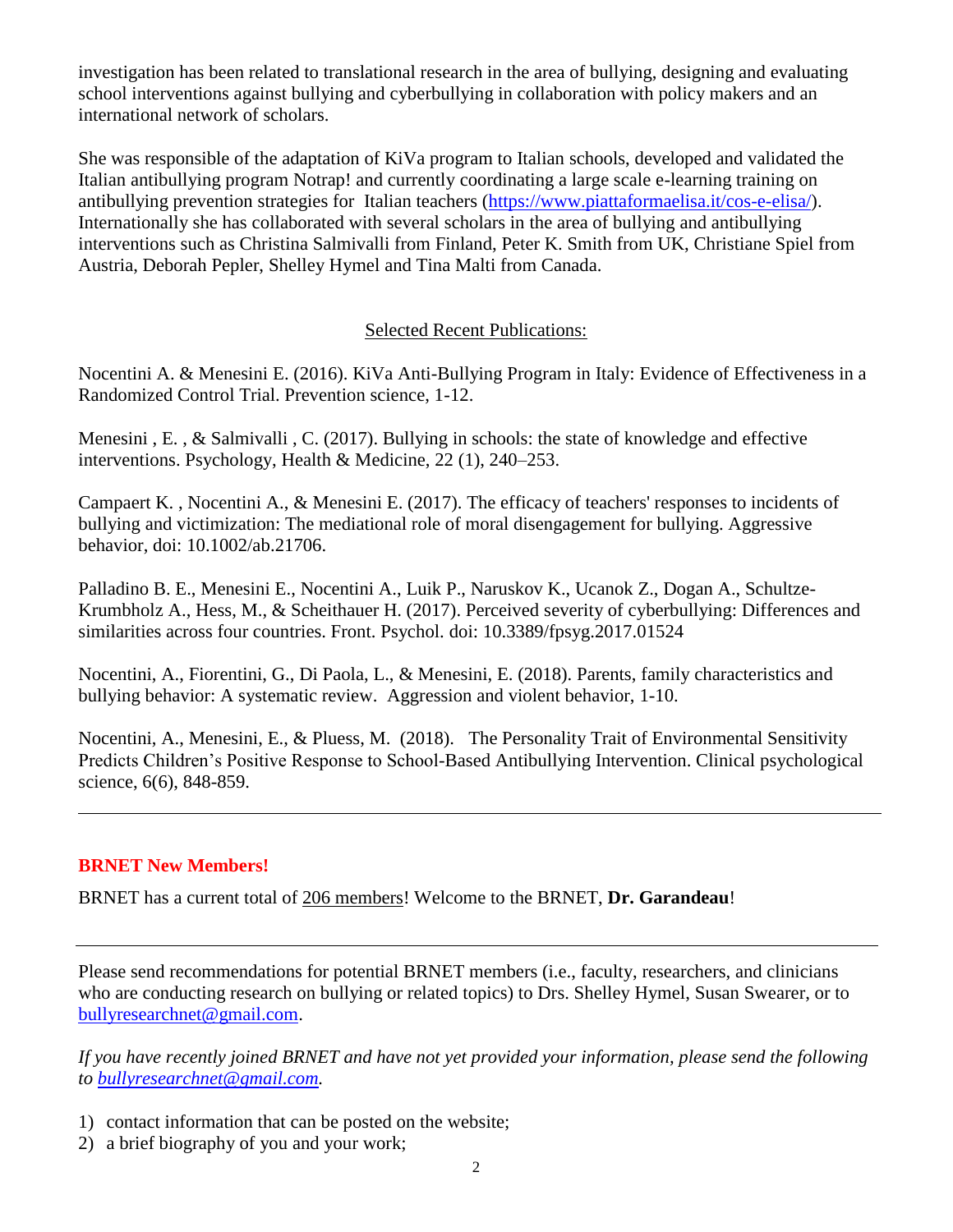- 3) a list of current/ongoing projects in this area;
- 4) an annotated bibliography of your work in this area (i.e., full reference plus a few sentences about the work), and;
- 5) relevant web-based links you would like to share.

#### **Friends of BRNET**

Friends of BRNET is a group of graduate students, administrators, parents, and individuals who are interested in learning more about the Bullying Research Network. Friends of BRNET receive our monthly e-newsletter. If you are interested in becoming a Friend of BRNET or want to refer someone to Friends of BRNET, please email Alia Noetzel, the BRNET Coordinator, at **bullyresearchnet@gmail.com** with the following information: name, title, address, and email address.

### **BRNET Member Grant/Funding Announcements**

Receipt of funding facilitates the BRNET mission to conduct interdisciplinary research related to bullying and aggression, with particular attention being paid to the link between basic and applied research. Thus, the BRNET directors are excited to offer members a new opportunity to share grants (and other sources of funding) they have received for their research projects.

Funding varies across countries and is not limited to federal grants. If you are interested in sharing your grants or funding with other BRNET members, please send an abstract of the research funding along with the funding source to [bullyresearchnet@gmail.com](mailto:bullyresearchnet@gmail.com) and we will post the information on our website.

## **BRNET MEMBER ANNOUNCEMENTS**

### **(1) Paper of Interest from Drs. Olweus, Solberg, & Breivik**

Drs. Olweus, Solbeg and Breivik have written a paper on the long-term effects of the OBPP for a forthcoming special issue of Scandinavian Journal of Psychology on bullying. The study documents that schools that –largely on their own initiative – continue to take the Olweus Bullying Survey and, very likely, other components of the program have a much better long-term development with regard to beingbullied problems than comparable schools that have largely discontinued use of the program after original implementation. The follow-up period covered four years, two to nine years after original implementation. Several aspects of the study are unique, including the fact that the outcome data were collected from a completely independent data source, the annual National Pupil Survey which collects student survey data from 80-90 percent of all schools in Norway. In addition, the odds of being bullied for students in an average elementary school ('non- Olweus school') were 40% higher than for students in an Olweus-school with continued use of the program. Results strongly suggest a form of 'organizational learning' for such schools that will also greatly benefit future cohorts of students in these schools.

Read more about these findings on the attached PDF.

### **(2) Ph.D & Certificate in International Family and Communication Studies**

A doctoral program in International Family and Community Studies is offered by the Department of Youth, Family and Community Studies at Clemson University. The Department of Youth, Family and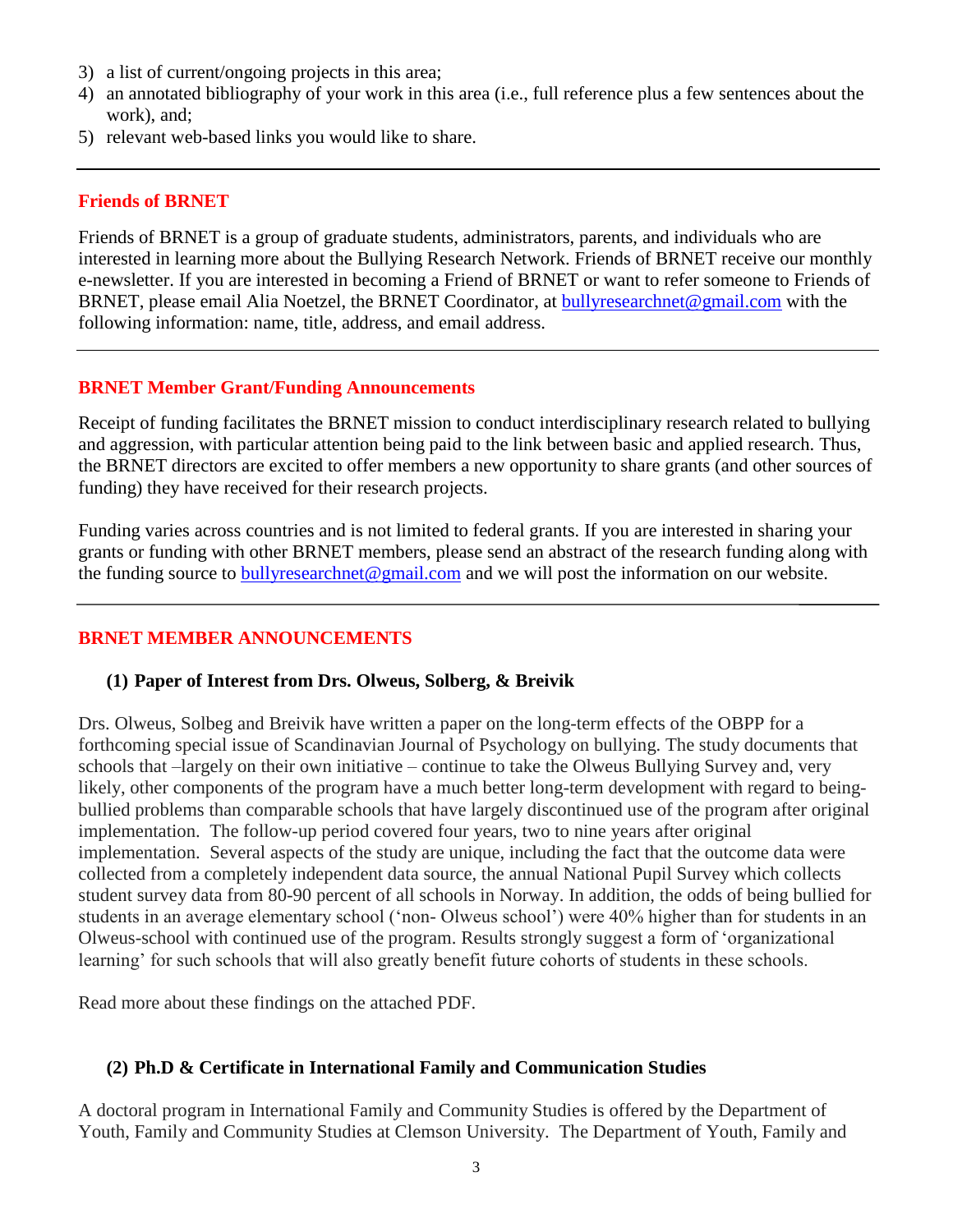Community Studies (YFCS) helps generate, share and apply the research foundation for youth, family, and community development. Work at YFCS starts from the premise that strong communities support strong families and vice versa, and that both are necessary for the healthy development of children and youth. To accomplish these goals, our department offers graduate programs, conducts empirical research, performs policy analyses, develops and evaluates programs, and provides technical assistance and community education.

The Ph.D. program is based on a unique interdisciplinary curriculum, drawing from the humanities, social sciences, health sciences, community development, and policy studies. Graduate courses focus on family and community life, human rights and social justice, community development and policy analysis, cultural area studies, and research methods. A 12-hour certificate, based on the same curriculum, is also offered for students who are not interested in pursuing a Ph.D., but who want to advance their expertise in this area.

The program began in 2006 and is designed to appeal to current or prospective educators, interdisciplinary researchers, leaders of non-governmental organizations, government officials, community developers, social workers, psychologists, public health workers, and others. Current graduates of the program occupy positions in academia, domestic and international governmental and non-governmental organizations.

Courses are offered in real time (Eastern Standard Time) in a blended format with on-site students attending class at the University Center in Greenville, SC, while off-site students simultaneously participate through web conferencing.

New Ph.D. students are accepted once a year and begin classes in the fall semester (mid-August). Applications must be submitted through Clemson University's web application system [\(http://www.clemson.edu/admissions/\)](http://www.clemson.edu/admissions/) and received by **February 1** for consideration for that year's fall semester. The application must include: a resume or CV, GRE scores, TOEFL/IELTS/PTE scores (for international students), transcripts, three letters of recommendation from professionals familiar with applicant's academic and/or professional work, a 500-word personal statement about the applicant's career aspirations and goals as they relate to this graduate program, and a writing sample. Certificate applications are accepted on a rolling basis and applicants need only to provide their CV, transcripts, a 500-word personal statement and TOEFL/IELTS/PTE scores (if international).

For more information, please visit our website: [www.clemson.edu/yfcs.](http://www.clemson.edu/yfcs)

## **(3) World Anti-Bullying Forum in Dublin, Ireland**

The second World Anti-Bullying Forum will take place in Dublin, Ireland on June 4-6th 2019. Notification of abstract review outcome is set for late January 2019. **Early Bird Registration ends February 28th 2019.** See the website of the conference: http://wabf2019.com. BRNET co-founders, Dr. Susan Swearer and Dr. Shelley Hymel, are among the keynote speakers.